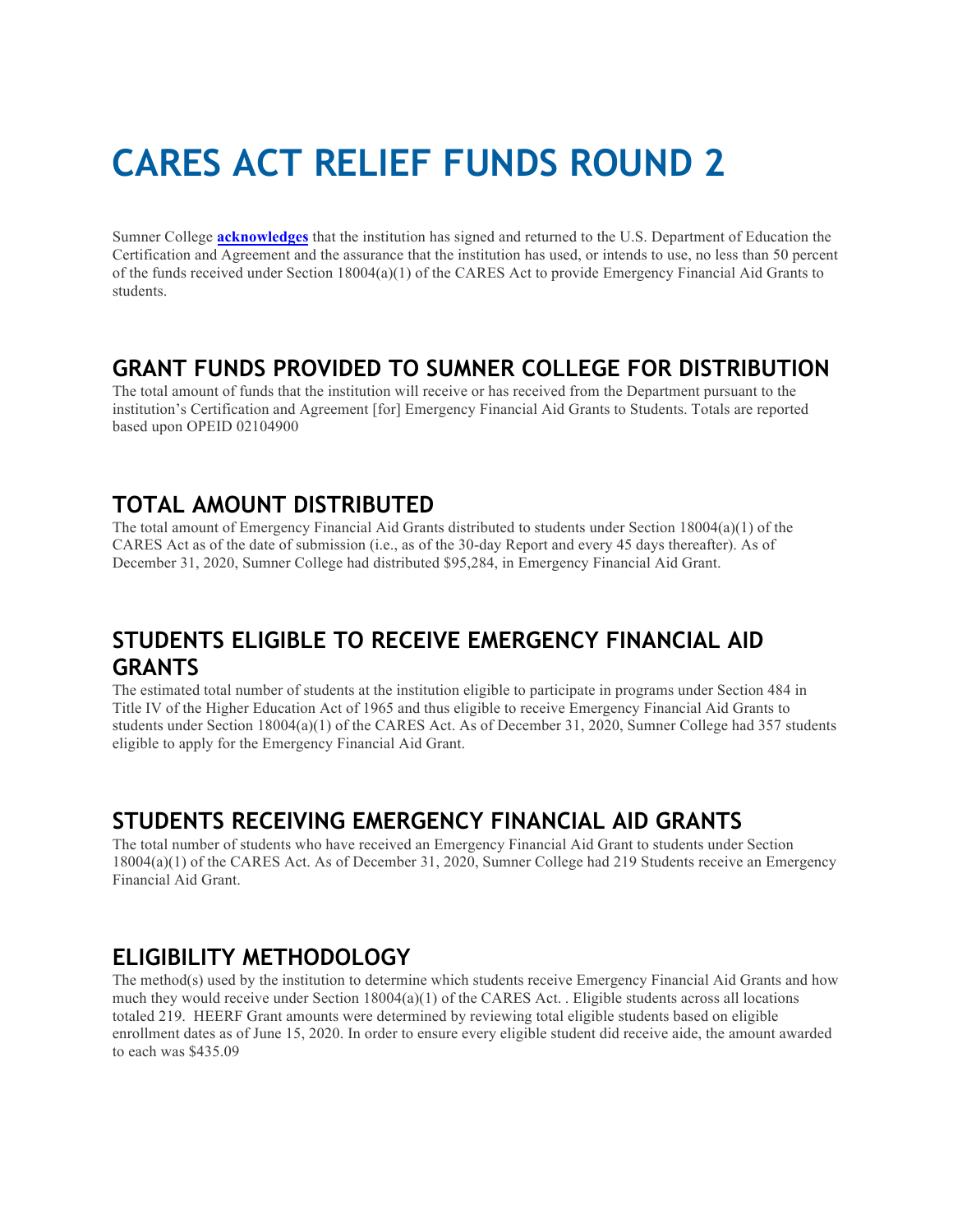# **GUIDANCE & INSTRUCTIONS PROVIDED TO STUDENTS**

Sumner College communicated to eligible students via a series of emails. Email communication was sent to the students email account via Campus Login and included instructions, directions, and guidance to students concerning the Emergency Financial Aid Grants. Students were provided with a form to update their contact information. Students who met the defined eligibility methodology were provided with a communication outlining their award amount and the method by which the award would be delivered.

# **QUESTIONS & CONTACT INFORMATION**

For additional questions or assistance, please contact your campus Financial Aid office or call **503-972-6230**

# **FAQ'S WHAT IS THE CARES EMERGENCY GRANT?**

**A:** The United States Government has allocated funds to Sumner College for us to help our students who have an emergency situation due to the COVID-19 pandemic and the transition to going to school online. These funds are to be used for: Cost of attendance items that would affect a student's ability to remain in school. These items could be the cost of food and housing due to a loss of income, needing to overcome technology challenges to be able to continue school on line, child care challenges due to school being out of school for the remainder of the year, or other situations due to the pandemic.

## **AM I ELIGIBLE TO RECEIVE AN EMERGENCY GRANT?**

**A:** You must be eligible for Title IV Financial Aid.

- If you've completed a FAFSA and have received a Pell grant and/or a Direct student loan, you are likely eligible for this grant.
- If you have not completed a FAFSA, you still may complete one in order to see if you are eligible.
- If you complete a FAFSA or have completed a FAFSA and are deemed ineligible for Title IV aid, you will not be eligible for this grant.

If you are Active or on Academic Probation as of June 15, 2020 and you started or re-entered school with Sumner College prior to June 2020 you may be eligible to receive the emergency grant. **Note:** If you are in a withdrawn status at the time the disbursement is being sent, then the funds will be voided and reissued to another eligible student. The U.S. Government determined this grant may only be issued to students who are attempting to transition from ground to online classes.

## **WHAT IF I AM SCHEDULED TO RE-ENTER, BUT AM CURRENTLY WITHDRAWN?**

**A:** In a limited number of cases, a withdrawn student may be eligible upon re-entry if the withdraw was due to a COVID-19 issue and the school was informed of this at the time of withdraw. When you meet with financial aid to finalize your re-entry financial aid packaging, you can inquire about your eligibility for this grant.

## **HOW DO I APPLY FOR THIS GRANT?**

**A:** To apply for the CARES Emergency Grant:

- Complete the online application **here**
- Only students who were active as of June 15, 2020 are able to apply.
- Make sure you update your address on that form, as these funds will be mailed to you directly and will not go to your campus
- Your request will be reviewed for eligibility
- The deadline for students to apply ends November 20, 2020.